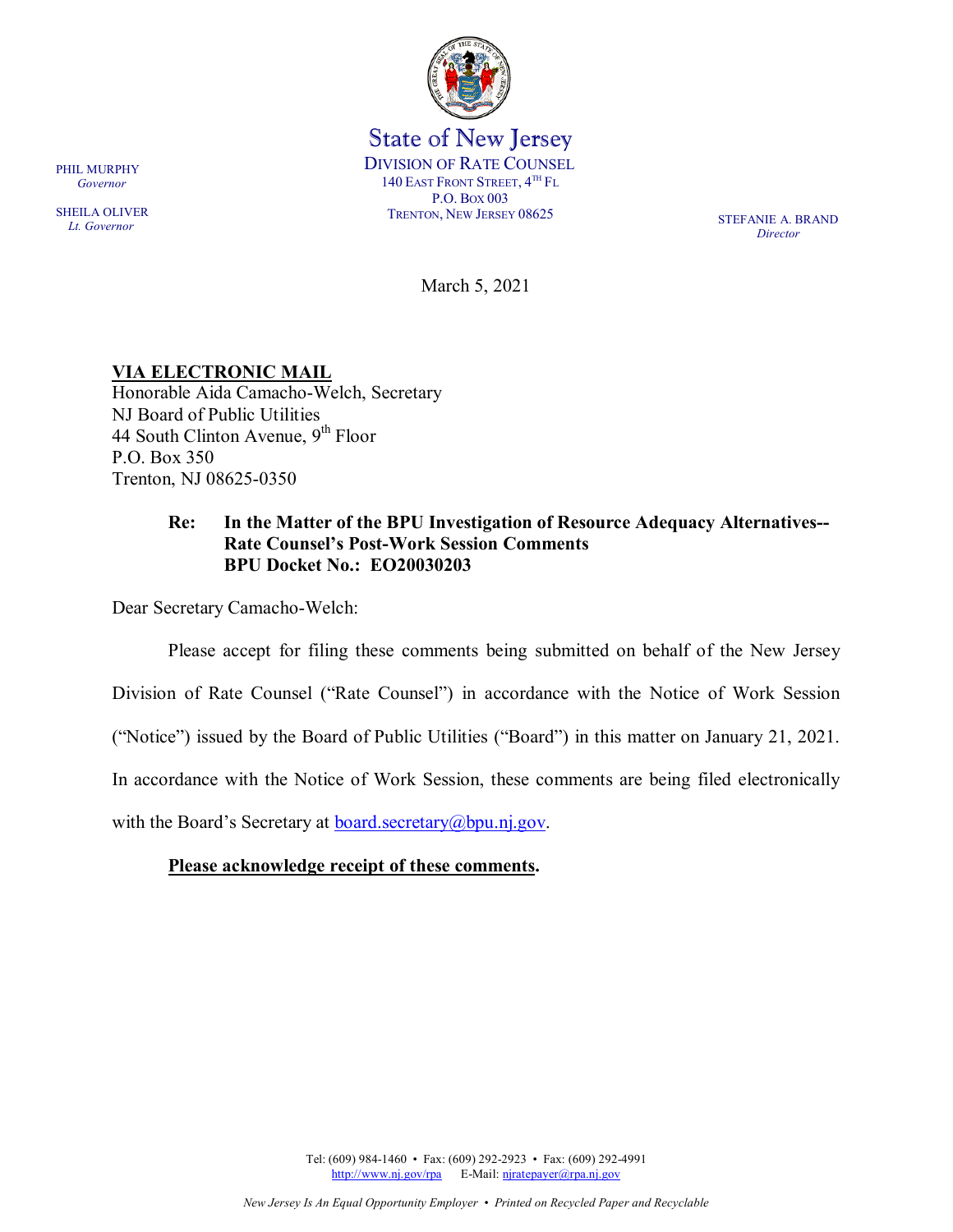### **INTRODUCTION**

Rate Counsel appreciates the opportunity to submit these comments following the Board's February 19, 2021 Work Session in this matter. As stated in the Notice, the Work Session was convened virtually via "webinar" in order to explore an Integrated Clean Capacity Market ("ICCM") framework for incorporating the New Jersey's clean energy goals into a possible resource adequacy solution. The ICCM concept was outlined in a paper, prepared by Board Staff and its consultants at The Brattle Group ("Brattle") that was Attachment A to the Notice and in a presentation by a representative of Brattle during the Work Session.

Under the ICCM approach, there would be an auction for Clean Energy Attribute Credits ("CEACs"), held simultaneously with an auction for the traditional capacity service required by PJM for resource adequacy. Clean energy resources would offer CEACs into the ICCM, and states and other entities would specify the quantity of CEACs they wished to procure through the ICCM. Although the ICCM concept is an interesting one, Rate Counsel is concerned that this proposal would only be a partial solution to the changes needed; that the ICCM solution would have some serious shortcomings; that it would be very difficult to reach stakeholder agreement around the details of the approach; and that ultimately, if implemented, it might not succeed in its limited purpose. These concerns are discussed in more detail below. In addition, Rate Counsel has some general recommendations for the Board's further deliberations on resource adequacy alternatives.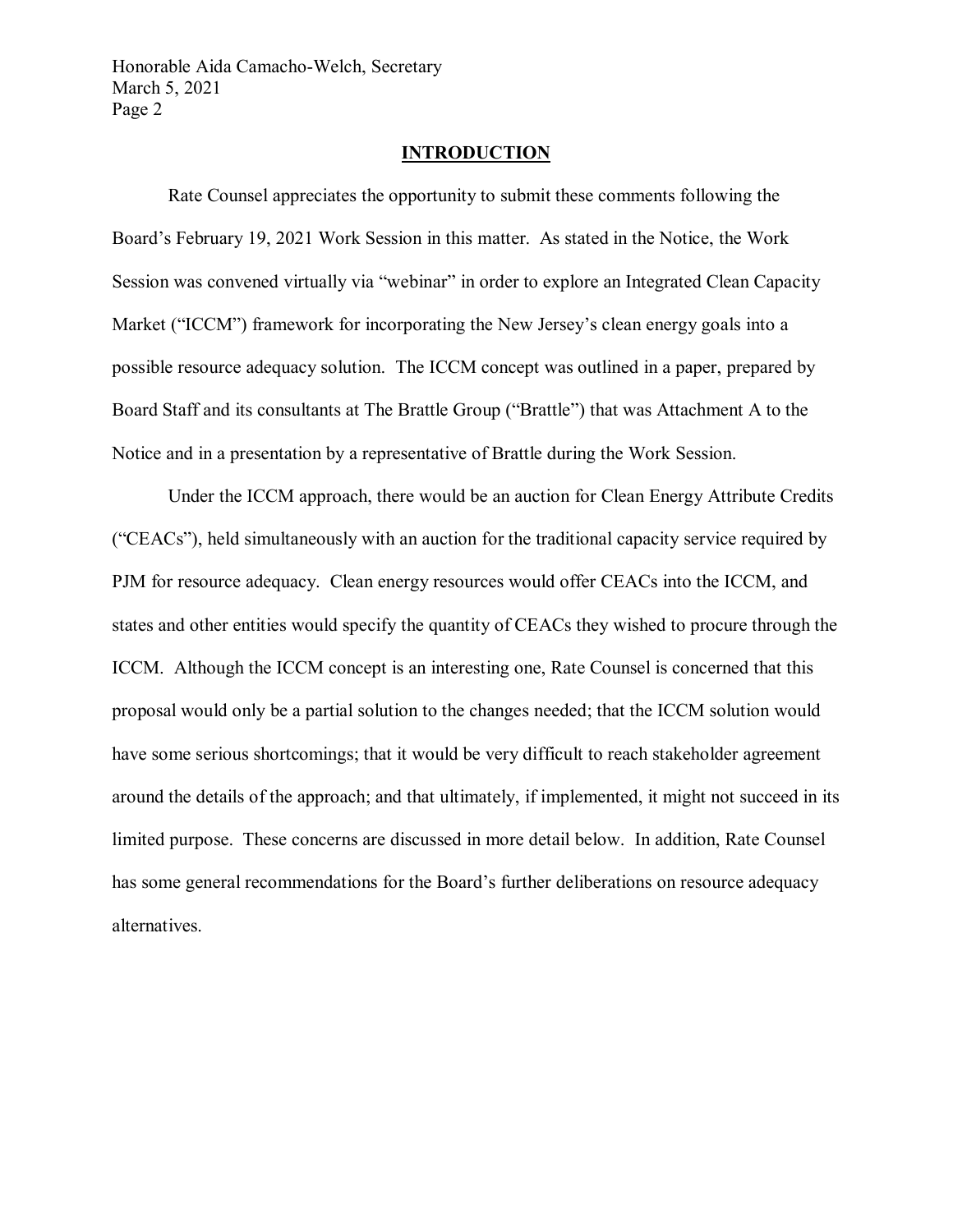### **RATE COUNSEL COMMENTS**

#### **I. Rate Counsel's Concerns about the ICCM Proposal.**

#### **A. An ICCM would be a partial solution.**

The ICCM would be implemented by one or more states that elect to opt out of the PJM capacity market by electing the Fixed Resource Requirement ("FRR") option, or through PJM. The state or group of states would then use the ICCM to acquire the capacity for the FRR Capacity Plan, and simultaneously acquire CEACs from willing sellers. The ICCM mechanism might be enhanced to address additional resource adequacy needs such as adequate flexible resources to integrate large amounts of renewables, or fuel security, however, the details of such changes are not part of the proposal at this time. Transmission needs caused by auction solutions, and the allocation of transmission costs, would also have to be addressed. Thus, the ICCM proposal focuses on procuring clean energy resources and capacity for resource adequacy, but does not address other changes that will be necessary to accomplish a clean energy transition. Developing the additional necessary enhancements would require additional processes. If the ICCM is implemented through PJM, the enhancements would have to go through a PJM stakeholder process.

## **B. Shortcomings of an ICCM.**

The proposal is for an auction of a homogeneous CEAC product, or perhaps a few different products, within the ICCM. However, clean energy can be provided by diverse resource types that can have very different attributes that may be important to State policymakers. Onshore wind and solar in various locations implicate transmission needs and equity concerns, among other differences. Offshore wind and nuclear facilities have very different qualities that may affect a State's willingness to pay for these resources. Future emerging resource types, such as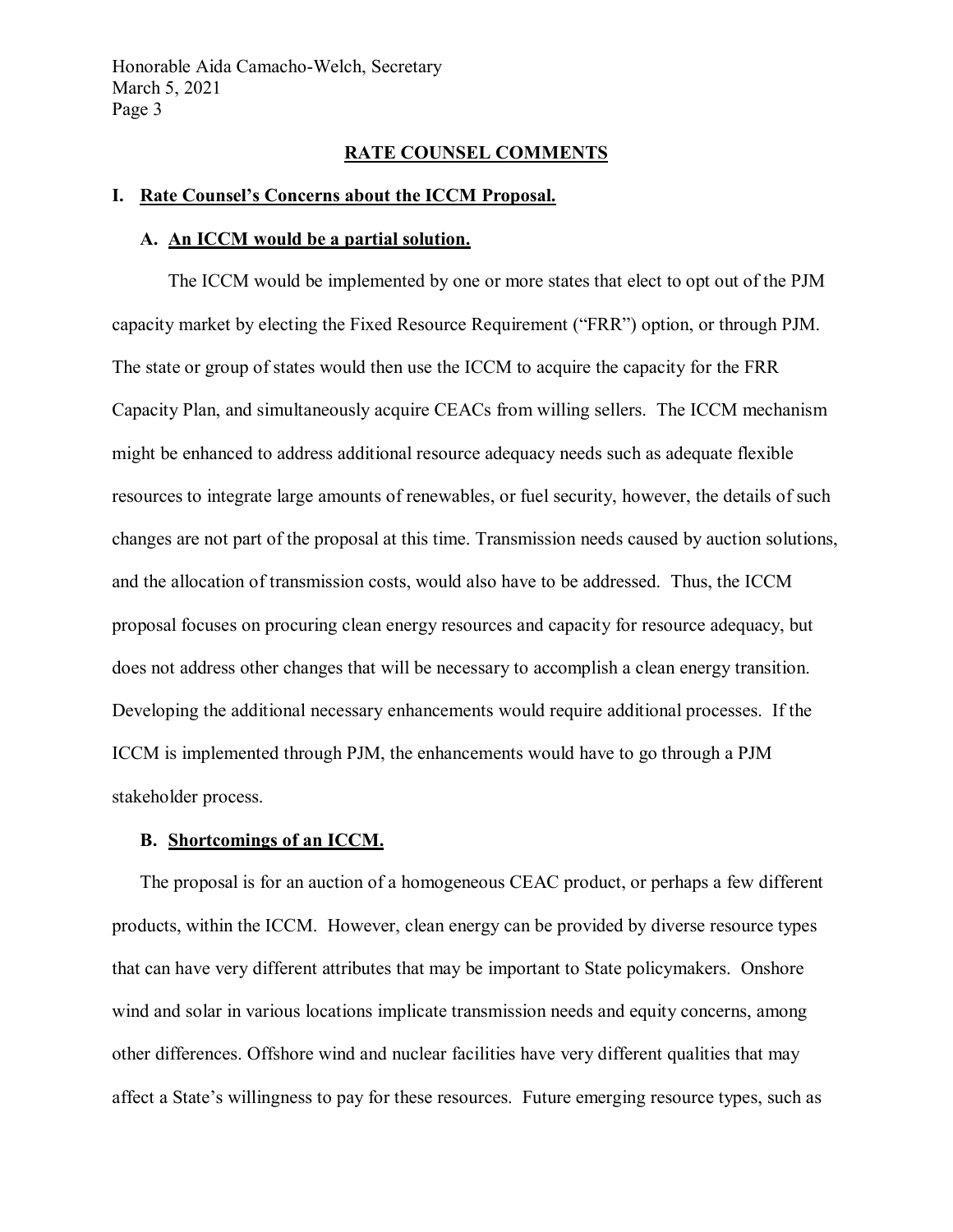energy from ocean currents or waves, would also qualify, and would likely implicate other attributes that distinguish them from other providers of CEACs. The various differences among different resource types, and among different projects in different locations of any resource type, would not be considered in auctions that acquire a homogeneous CEAC product. Thus, in requiring a homogeneous product in order to select projects through a price-based auction, the approach necessarily ignores many externalities (the differences in attributes that are not priced).

Alternatively, if multiple CEAC products are defined around different resources types and/or locations or attributes, the fragmented auctions may not be competitive, and the potential advantages of the proposal relative to state procurements for these resource types become questionable. Also, the implementation of auctions with multiple CEAC products, capacity, varying contract commitments, and possibly flexible products, is likely to present practical challenges.

An initial challenge in creating the ICCM would be determining the geographic scope of the market. While the ICCM could be implemented through PJM, this likely would involve an extended stakeholder process, with no guarantee of success, and some states might choose to not participate in the CEAC element. As an alternative, New Jersey, alone or in cooperation with one or more other states, could elect the FRR option and incorporate clean energy policies in their resource procurement mechanisms. However, as explained in detail in Rate Counsel's May 20, 2020 comments in this matter, $<sup>1</sup>$  $<sup>1</sup>$  $<sup>1</sup>$  there would be serious legal and practical difficulties in</sup> implementing an FRR option in New Jersey. Since an FRR would be inconsistent with the structure of New Jersey's electric generation market under the Electric Discount and Energy

<span id="page-3-0"></span> $1$  In the Matter of BPU Investigation of Resource Adequacy Alternatives, BPU Dkt. No. EO20030203, Rate Counsel Response to Staff Request for Written Comments (May 20, 2020) (Rate Counsel's May 2020 Comments").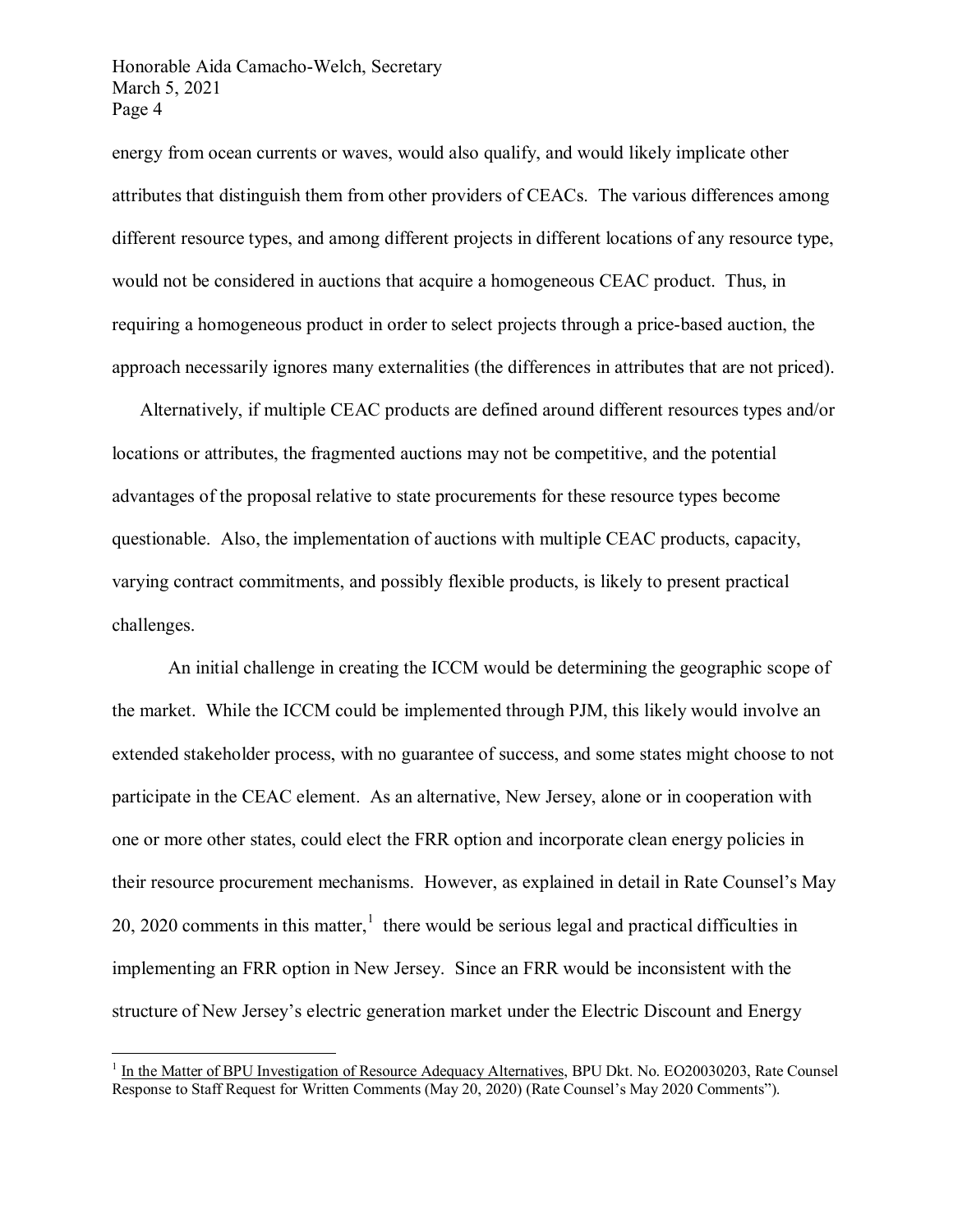Competition Act of 1999 ("EDECA"), N.J.S.A. 48:3-49 et seq., legislation would be needed to implement an FRR in New Jersey.<sup>[2](#page-4-0)</sup> Substantial effort would be needed to establish the State administrative structure needed to implement this option.<sup>[3](#page-4-1)</sup> Market power issues would need to be addressed.<sup>[4](#page-4-2)</sup> The State and participating load serving entities would face challenges due to the complexity and inflexibility of the requirements for the FRR option, and the current uncertain regulatory and market environment.<sup>[5](#page-4-3)</sup> Pursuing the FRR option with other states would only multiply these challenges.

# **C. It would be very difficult to reach stakeholder agreement around ICCM details.**

The actual design of the ICCM would involve further challenges. To note a few market design issues that are likely to be difficult and controversial:

- The need to define one or more homogeneous products to be auctioned, which ultimately groups some resource types together and separates others, creating winners and losers.
- The likely adoption of the "dynamic" aspect where differences in marginal carbon abatement of resources of different types and locations are recognized in the CEAC product definition; <sup>[6](#page-4-4)</sup> this would also be complex and divisive.
- The proposal that new resources could receive 7- to 12-year price commitments will be challenged as discriminatory, and it would also raise thorny cost allocation issues.

<span id="page-4-1"></span>

<span id="page-4-2"></span>

<span id="page-4-4"></span><span id="page-4-3"></span>

<span id="page-4-0"></span><sup>&</sup>lt;sup>2</sup> Rate Counsel's May 2020 Comments at 9-12.<br>
<sup>3</sup> Rate Counsel's May 2020 Comments at 13-15, 32-34.<br>
<sup>4</sup> Rate Counsel's May 2020 Comments at 15-18.<br>
<sup>5</sup> Rate Counsel's May 20, 2020 Comments at 18-23.<br>
<sup>6</sup> ICCM Presentati Group, *How States, Cities and Customers Can Harness Competitive Markets to Meet Ambitious Carbon Goals*, prepared for NRG, September 2019 ("FCEM-2019"), pp. 34-38 section H.1 (recommending "Dynamic" Clean Energy Attribute Credits Awarded in Proportion to Delivered Carbon Abatement"), available at [https://www.brattle.com/news-and-knowledge/publications/how-states-cities-and-customers-can-harness](https://www.brattle.com/news-and-knowledge/publications/how-states-cities-and-customers-can-harness-competitive-markets-to-meet-ambitious-carbon-goals-through-a-forward-market-for-clean-energy-attributes-expanded-report)[competitive-markets-to-meet-ambitious-carbon-goals-through-a-forward-market-for-clean-energy-attributes](https://www.brattle.com/news-and-knowledge/publications/how-states-cities-and-customers-can-harness-competitive-markets-to-meet-ambitious-carbon-goals-through-a-forward-market-for-clean-energy-attributes-expanded-report)[expanded-report.](https://www.brattle.com/news-and-knowledge/publications/how-states-cities-and-customers-can-harness-competitive-markets-to-meet-ambitious-carbon-goals-through-a-forward-market-for-clean-energy-attributes-expanded-report)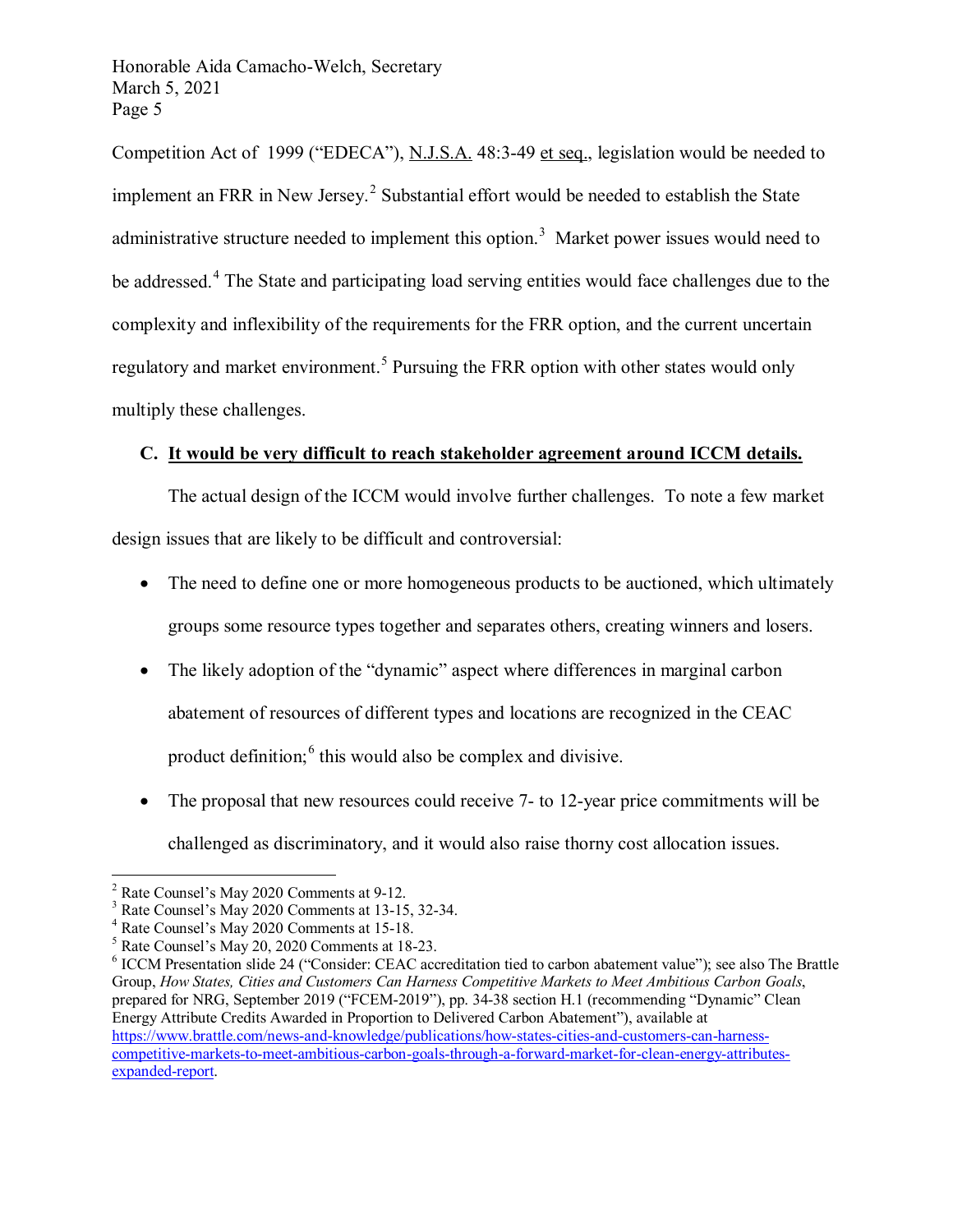- New and existing resources will have differing cost structures and differing incentives in formulating their offer prices, and this may result in inefficient auction solutions.
- There could be windfalls to existing clean resources if the auctions clear at prices far above their current revenue streams; transitional provisions may be needed to mitigate the consumer cost impacts.

The above are just a few examples of the market design challenges that would be involved in creating an ICCM. The stakeholder process might end like so many PJM stakeholder processes around its RPM capacity market, with no consensus on the path forward or preferred market design approach.

# **D. If implemented, ICCM ultimately might not succeed in acquiring clean resources.**

Perhaps of greatest concern is the possibility (and perhaps likelihood) that, if the proposal can be designed and implemented, buyers and sellers might not find much common ground and the ICCM might not clear very many new clean resources. Offers to sell and buy CEACs would be voluntary. Buyers (the state, and/or load-serving entities pursuing state policy) would submit sloped price-quantity "demand curves" to acquire CEACs of one or more type.

However, if the ICCM does not meet state targets, New Jersey always has the option to pursue additional procurements of zero carbon resources. Accordingly, the prices the state would likely pay in such procurements serves as an "opportunity cost" that may be reflected in the CEAC offer demand curves. For example, if such procurements would offer 20-year Power Purchase Agreements ("PPAs"), the prices sellers would seek for such PPAs, and the state would likely ultimately pay, would guide the formation of ICCM demand bids. On the supply side, sellers would be offering to provide CEACs (or perhaps integrated offers for CEACs and RPM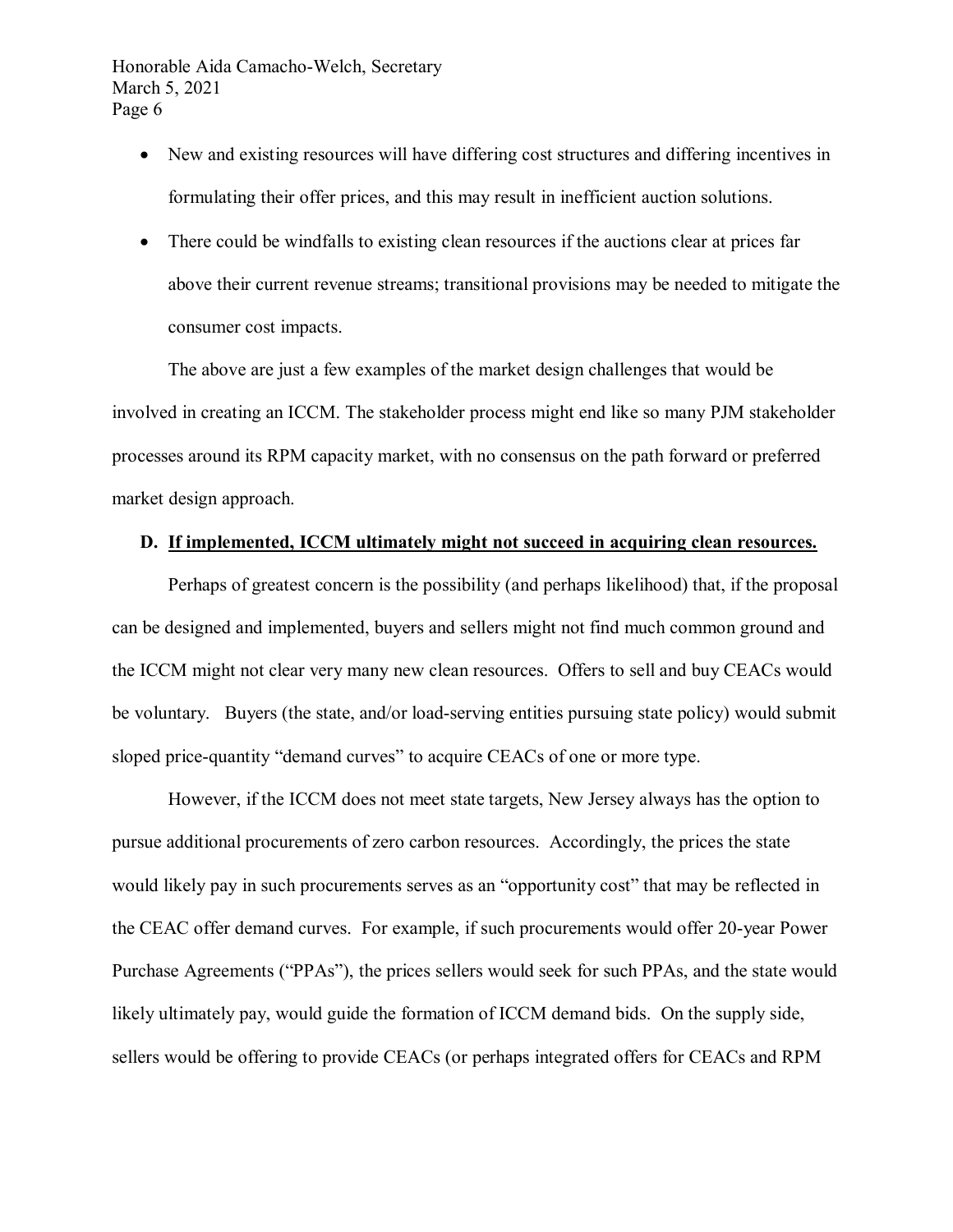capacity), with potentially a [7](#page-6-0)- or 12-year price lock.<sup>7</sup> Sellers would also receive energy and ancillary services revenues; however, these would be highly uncertain and may be heavily discounted in forming offers. Accordingly, sellers might seek to recover nearly all of their construction costs during the 7- or 12-year price lock period, which could lead to substantially higher offer prices than they would seek in a procurement that offers a 20-year PPA. If this is the case, buyers' bids influenced by 20-year PPA prices may be lower than sellers' asking prices that reflect the risks they face and much shorter price guarantee periods, and the auction supply and demand curves could clear very low quantities that fail to meet state goals.

## **II. Rate Counsel Recommendations.**

The Board Staff/Brattle paper attached to the Board's Notice states at page 1 that "[t]he ICCM will position our market as the regional, national, and global leader on how to rapidly and reliably decarbonize the grid at the lowest possible cost." In light of the many open design questions and concerns about whether and how the proposal would work, Rate Counsel continues to recommend that the Board proceed cautiously in considering this and the other approaches under consideration.

During the February 19, 2021 work session, the Board's Chief Counsel stated that Staff will be issuing a report late in the first quarter or early in the second quarter of 2021. According to the Chief Counsel, the report will contain two sections discussing respectively the FRR and clean energy market options, and a third section modeling the impact of different options. Rate Counsel suggests that the Board consider in some detail a broad range of options for meeting the

<span id="page-6-0"></span> <sup>7</sup> ICCM Proposal slide 7.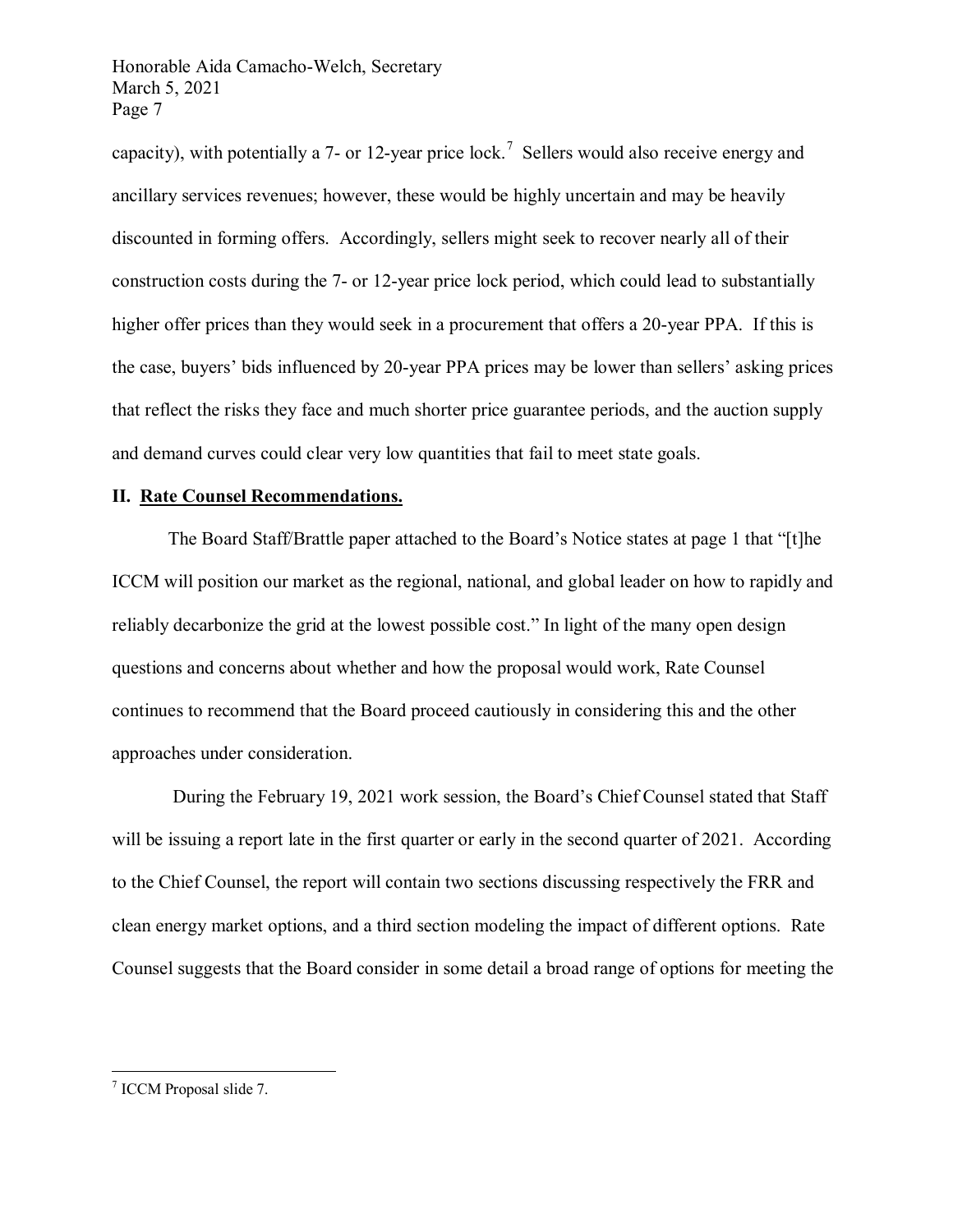objectives of this proceeding, and hold additional workshops as necessary to ensure adequate coverage of all reasonable options.

In particular, the Board should address in detail "hybrid" approaches, in which there is an organized long-term market to procure additions to the resource mix (including new clean energy resources, flexible resources, and other needed additions) under long-term contracts, while energy and ancillary services markets continue to evolve to accommodate the increased penetration of variable renewable energy resources.<sup>[8](#page-7-0)</sup> To be able to address such approaches may require an additional workshop or workshops. Some version of a hybrid approach, building on the Board's experience with procurements, could be a relatively practical and achievable way forward.

In addition, Rate Counsel recommends that the Board consider developing a tool, building on the analysis underlying the Energy Master Plan, that could be used to 1) evaluate how well different future resource mixes meet state policy and other goals and requirements such as decarbonization, resource adequacy, and flexibility, while also 2) evaluating how well different future resource mixes reflect other priorities such as cost minimization and equity.

<span id="page-7-0"></span> $8$  See, e.g. presentation of Paul Joskow at the December 16-17, 2020 virtual workshop on "Market Design for the Clean Energy Transition: Advancing Long-Term Approaches, available at: [https://www.rff.org/documents/2774/joskow\\_rff\\_presentation-12-16.pdf.](https://urldefense.com/v3/__https:/www.rff.org/documents/2774/joskow_rff_presentation-12-16.pdf__;!!J30X0ZrnC1oQtbA!b16Xk1iSnUjyQQCA-QJuI7YQrj81CkIggC_Gd1bs_j3oe9pOP6zzIjvGbw7_fLnViA$) Other presentations and papers from the workshop are available at: [https://www.rff.org/events/workshops/market-design-for-the-clean-energy-transition](https://www.rff.org/events/workshops/market-design-for-the-clean-energy-transition-advancing-long-term-approaches/)[advancing-long-term-approaches/.](https://www.rff.org/events/workshops/market-design-for-the-clean-energy-transition-advancing-long-term-approaches/)